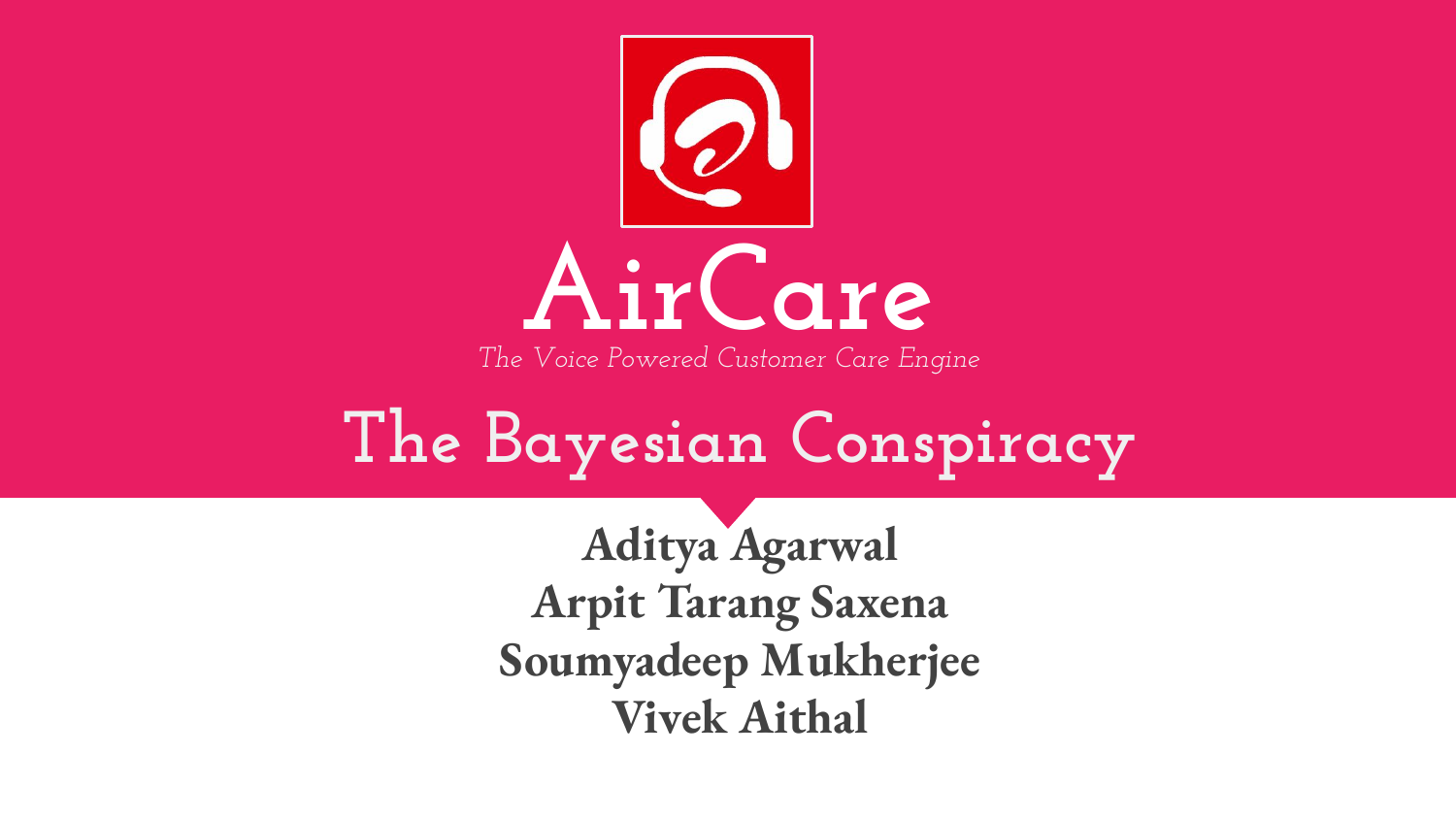### Dream

- Eliminate the IVR system used in most customer care services to narrow down the issue
- Transform the current IVR-esque UX where the user has to pick from predefined options to a free-form flat query UX.
- Leverage the power of Amazon Alexa, not just over the Echo device, but over VOIP and normal voice calls to truly build a solution that can scale and create impact
- Inject intelligence into an ongoing call to predict the sentiment of the caller so as to measure, train and help CC executives.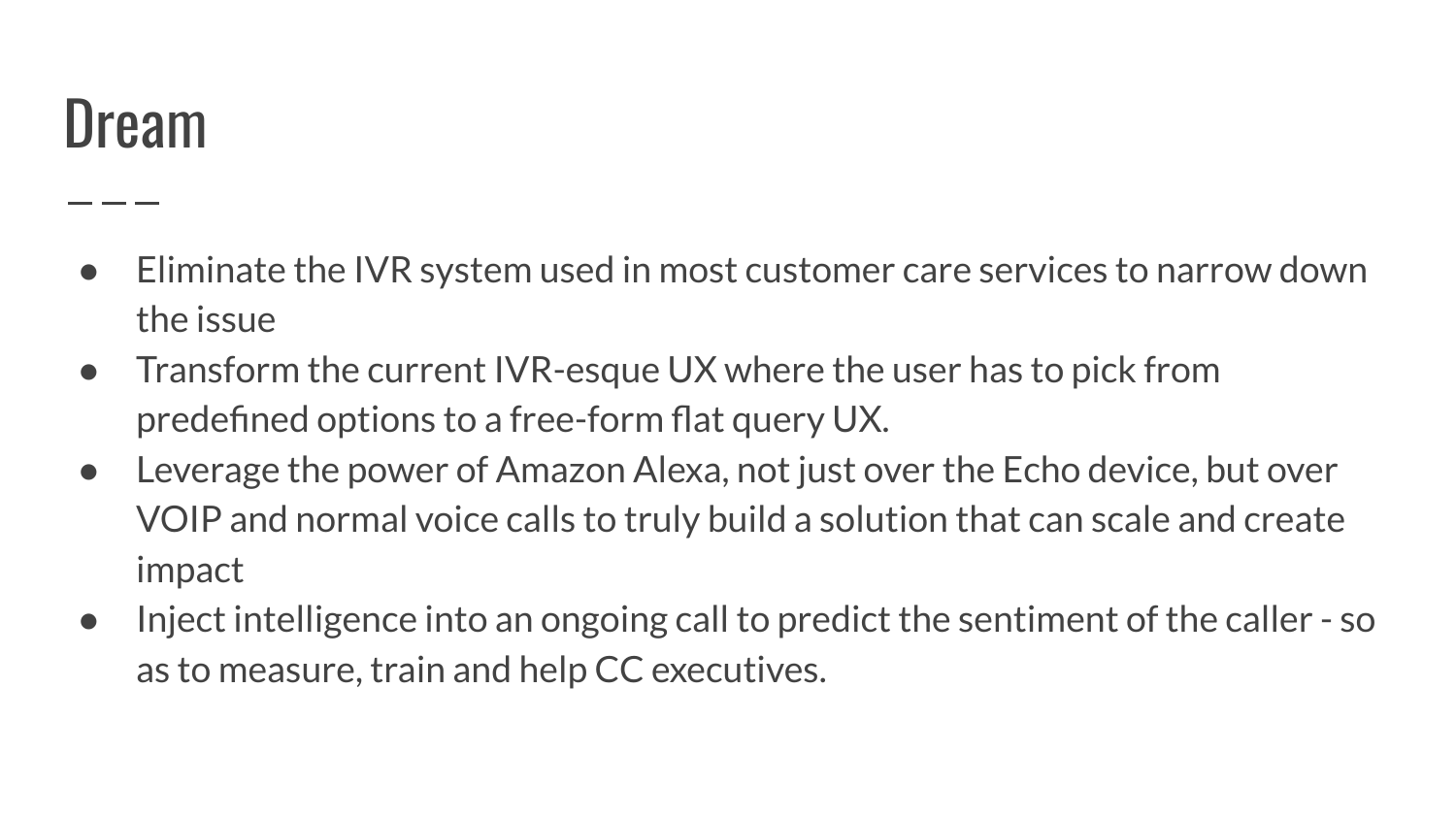## Why is this important?

- IVR is a cruel game.
- We believe that the future of UI/UX is where all features are abstracted away from the end user. The query will be flat and free-form.
- With about 1 million calls per day, automating away simple queries (~60-70%) will tremendously lower costs and allow CC executives to deal effectively with complex queries
- The solution can scale only when it can be truly device agnostic Phone call a service for the next billion
- Real time sentiment analysis can be used to train, measure CC effectiveness and help them deal with customers better.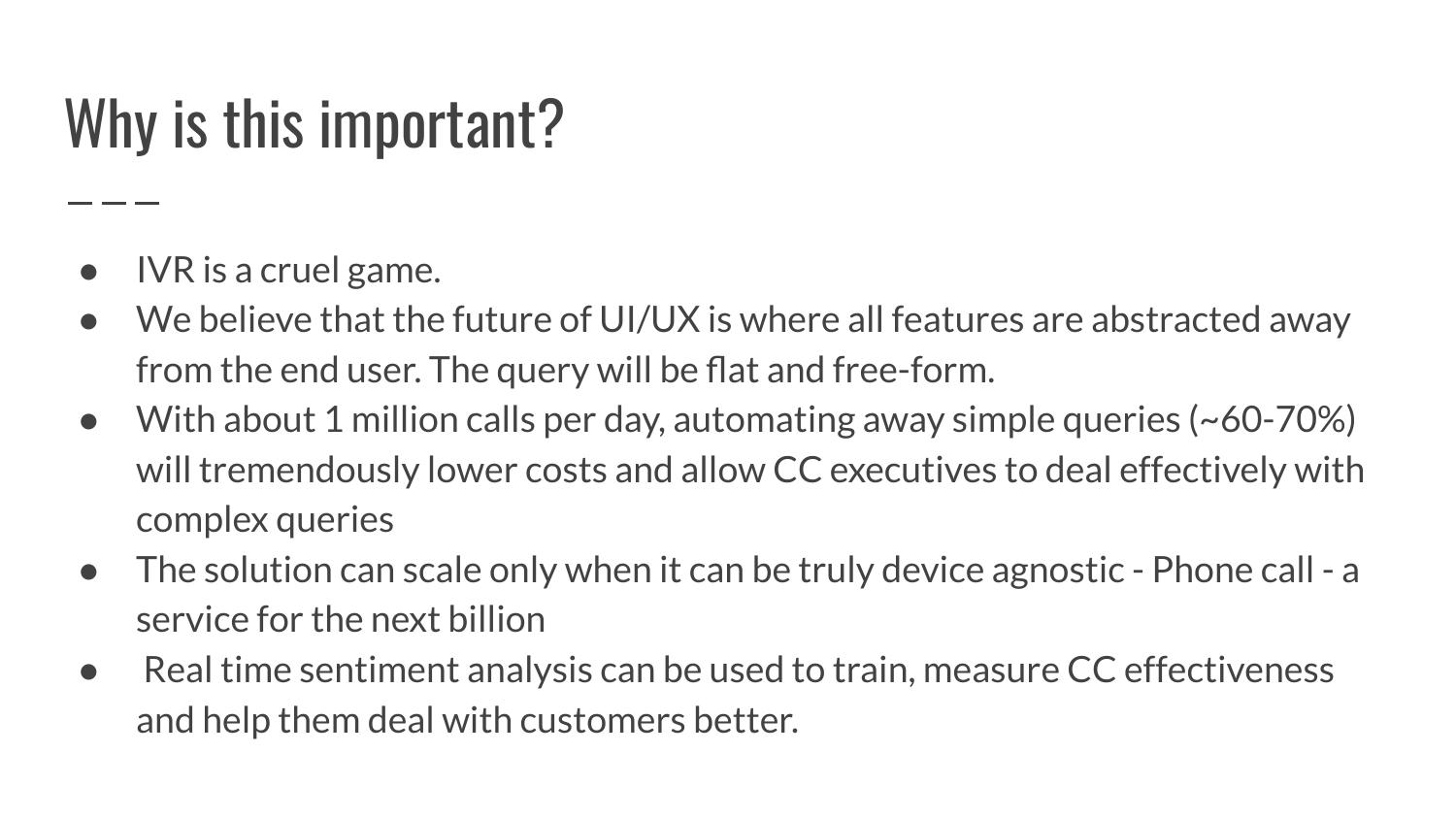### What is AirCare?

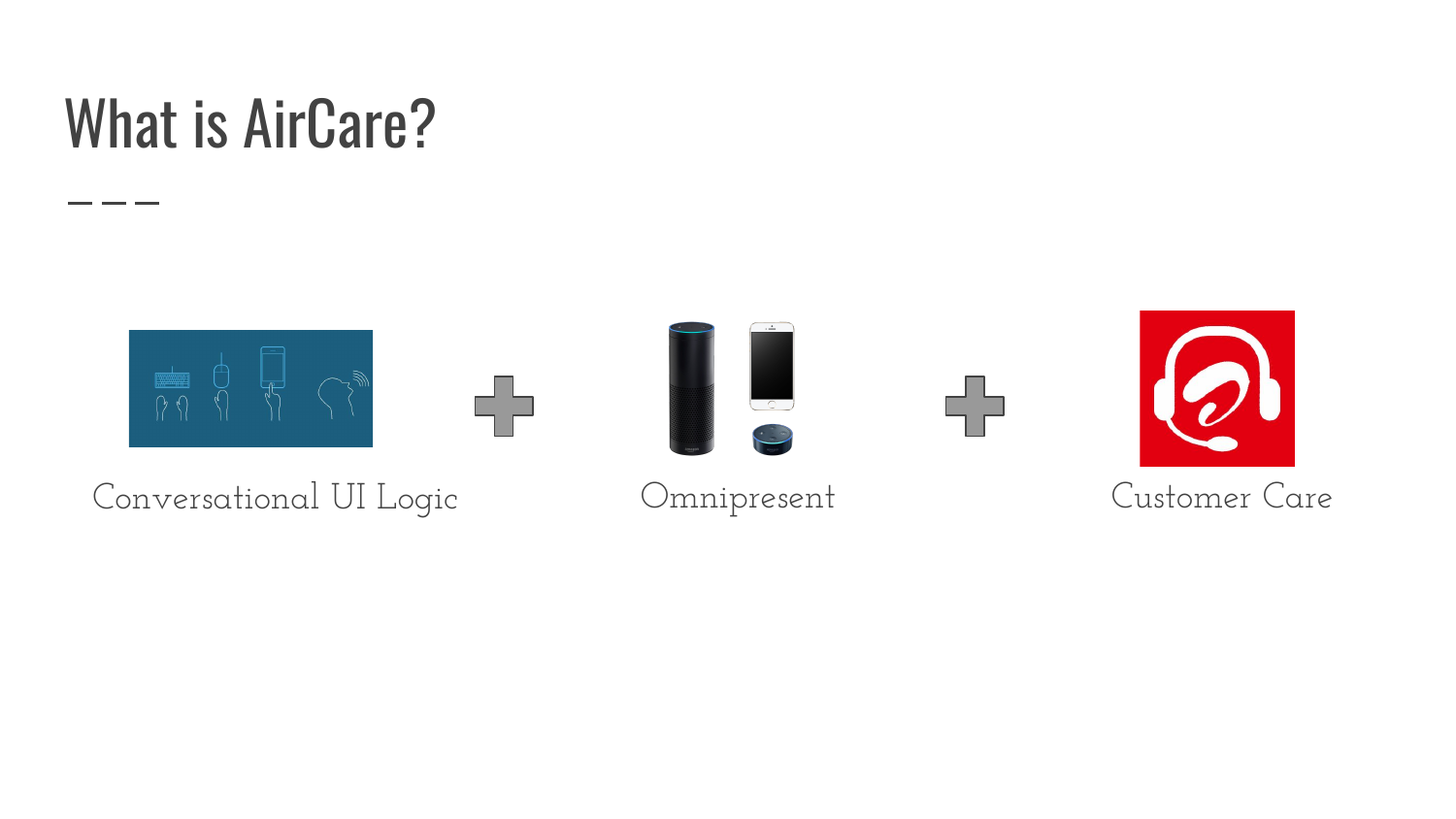### What's the Tech Behind It